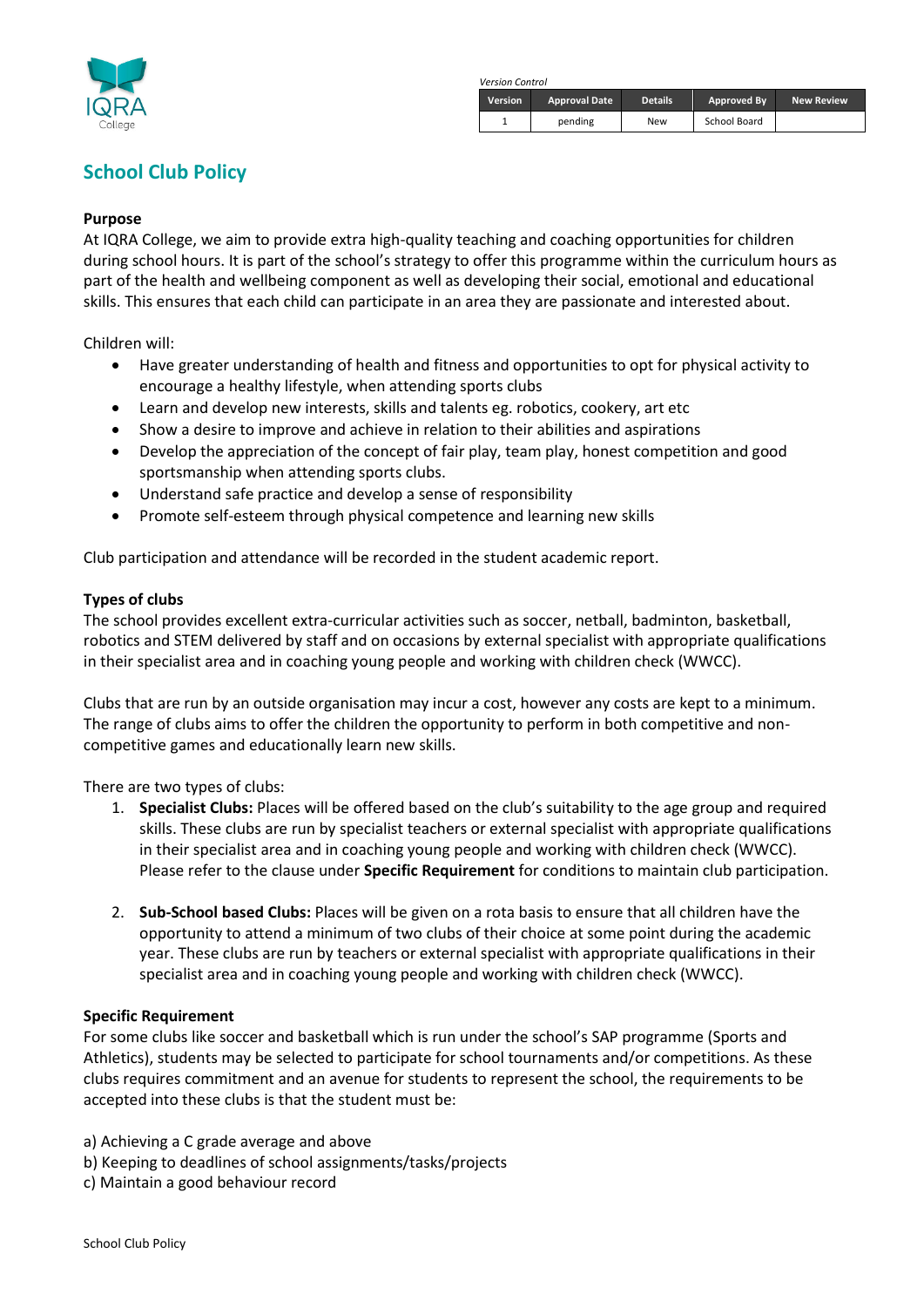

## **General Information for running a school club or competition**

- All parents/carers need to complete and return the application form together with payment if required.
- Children are expected to listen to the club teachers and follow instructions. If a child is unable to stay on task, then they may have to be removed for health and safety reasons. Children will be given an opportunity to improve their behaviour before this action would be taken
- The club teachers manage all administration and registers for school clubs.
- The sub-school coordinators and club coordinator are responsible for ensuring that all club teachers are aware of the school emergency and administration requirements and who their emergency contact is.
- The club coordinator is responsible for setting up each club's emergency contact and providing suitable cover if the designated person is unavailable (in cases of clubs that are run outside of the school premise)
- A register should be taken in order to monitor attendance and to ensure that all children are accounted for in the event of an emergency or fire alarm. Copies of these registers are also kept by the school for data purposes.
- Copies of these registers are also kept by the school for data purposes and ensuring that all children get an opportunity within their year to attend two of their chosen clubs (applicable for sub-school clubs).
- Parents/carers should be aware where and when to collect their children after the club has finished (if the clubs are organised out of school premise)
- Children should wear appropriate clothing, where necessary eg. PE kit and sports attire.
- Parents/carers should be given reasonable notice before an event or competition.
- If a club has to be cancelled, we will advise the parents of the child in writing as soon as possible.
- If a club is cancelled on the day, we will telephone or text the parents as soon as possible (for clubs that are organised out of school premise which requires parents drop off and pick up arrangement).

#### **Coaches in school clubs**

The school will have several specialists who are experts in their field whenever required. This helps to develop high quality PE and educational experiences within and beyond the curriculum time. To ensure good quality teaching and coaching from outside providers, the school will:

- Check that coaches have the appropriate qualifications in their specialist area and in coaching young people.
- Check that coaches are of good character and suitable to work with children by following required safeguarding checks and procedures. A member of staff may attend the first session of each club to ensure that the adult in charge is suitable.
- Give clear guidelines and support to coaches about health and safety procedures and school behaviour policy.

#### **Accident procedure**

If an accident occurs, the club teacher will contact the school office and will establish what assistance is required. First aiders are on site for the duration of all school clubs. The club teacher will then supervise the students, whilst the qualified first aider, attends to the injured child's needs.

The incident will be recorded including the time and what happened by the club coordinator.

The club teacher will inform the parent of the event when they are collected. If the child is unable to continue the club, the club teacher will decide whether to contact the child's parents by phone to be collected early or get them to sit quietly until the end of the class.